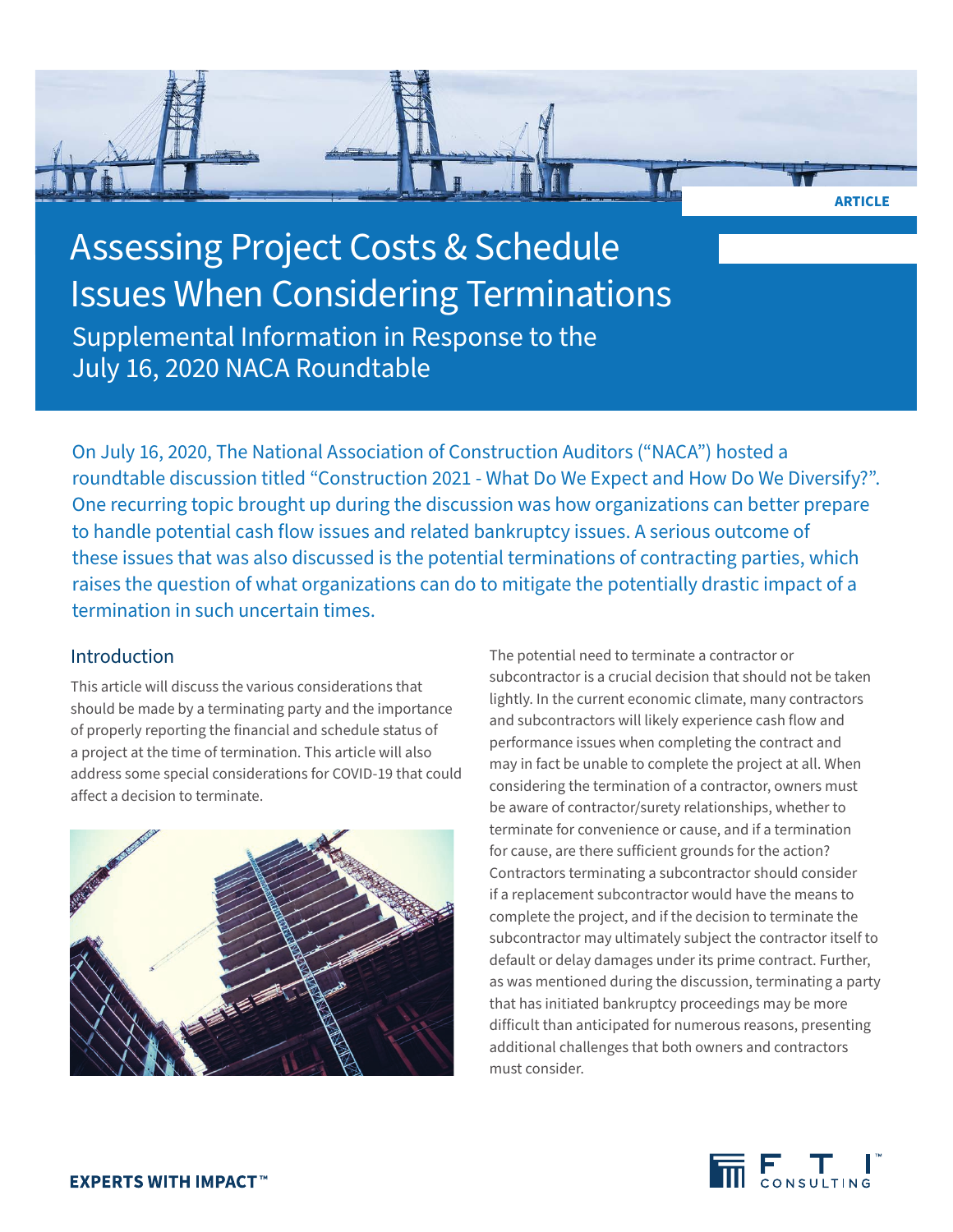Once an owner or contractor has decided to proceed with a termination, whether it be for cause or convenience, it is important that the terminating party be able to quickly and accurately assess the status of a project for both costs and schedule status at the time of the termination. This assessment is crucial as the project status at the time of termination is the basis for determining money owed to the terminated party and money that the terminated party or their surety will ultimately owe to the owner/contractor in a termination for cause. Discrepancies between each parties' assertion of actual project status all too often plays a large role in post-termination disputes, and more importantly can lead to a surety's refusal to complete a bonded contract. The ability to accurately assess the project status and to present the findings in a clear and effective manner is critical to a favorable result in any dispute regarding the costs and appropriateness of the termination.

The following is a list of important steps and analyses to help both owners and contractors perform project status assessments. A proper status assessment can help an owner or contractor decide if terminating a contractor/ subcontractor will be beneficial or detrimental to the project. It is also useful to bolster an organization's position in a termination dispute and help defend against an opposing party's position.

## Know Your Contract!

The importance of specific contract terms for each project and advice and guidance from counsel cannot be understated. Contract interpretation, as well as legal implications, are best left to legal professionals. The terms of a contract will dictate how an organization navigates a termination and the accompanying project status assessment. Contract terms will also impact how an organization navigates any COVID-related termination issues.

For project status assessments, the contractual payment method defines the approach to the cost assessment. For example, a fixed price contract typically uses a schedule of values or milestones for billing as opposed to actual cost which often creates a disconnect between actual cost and contract payments that must be investigated. Conversely, a cost reimbursable type contract does not share the same disconnect but presents other issues that must be analyzed separately.

Beyond the contractual payment method, there are other contractual items that must be considered. The following is a non-exhaustive list of important clauses in contracts that will impact the way in which an owner or contractor will prepare its assessment:

- **—** Termination for Convenience (and potential associated fees)
- **—** Termination for Cause
- **—** Payment Terms and Retainage language
- **—** Performance Bond
- **—** Notice Requirements
- **—** Cost Audit Clauses

In the current climate of COVID-19, it is also important to be aware of contract language that may complicate an owner or contractor's ability to terminate another contracted party. Force majeure and change of law clauses are frequently cited in support of COVID-19 claims and may provide the terminated party with a valid defense to a termination. It is also important to be aware of notice requirements, as improper notice can be cited in defense of certain claims.

## Assessing Contractual Costs of the Project Scope

The ability to quickly and accurately assess the contractual cost and schedule status of a project at any point in time is paramount in both asserting and defending against termination claims. In relation to the contractual cost assessment, if an owner decides to terminate a party without fully understanding its contractual cost impacts, it may be left overpaying the terminated party for the value of work in place and/or overpaying the replacement contractor. Conversely, a contractor may be terminated having been paid less than the fair value of work in place. At the very minimum, a party terminated for convenience will likely request, and be due, the unpaid balance of its work in place and other costs directly attributable to the termination. In the case of a termination for cause, the terminating party may withhold any amounts due for work in place in order to fund the cost of completion. On rare occasions, upon completion of the work where the replacement contractor's completion costs are less than the total remaining contract value, the terminated party may then be due some of its unpaid amounts for work in place at the time it was terminated that will be paid out of the contract savings balance.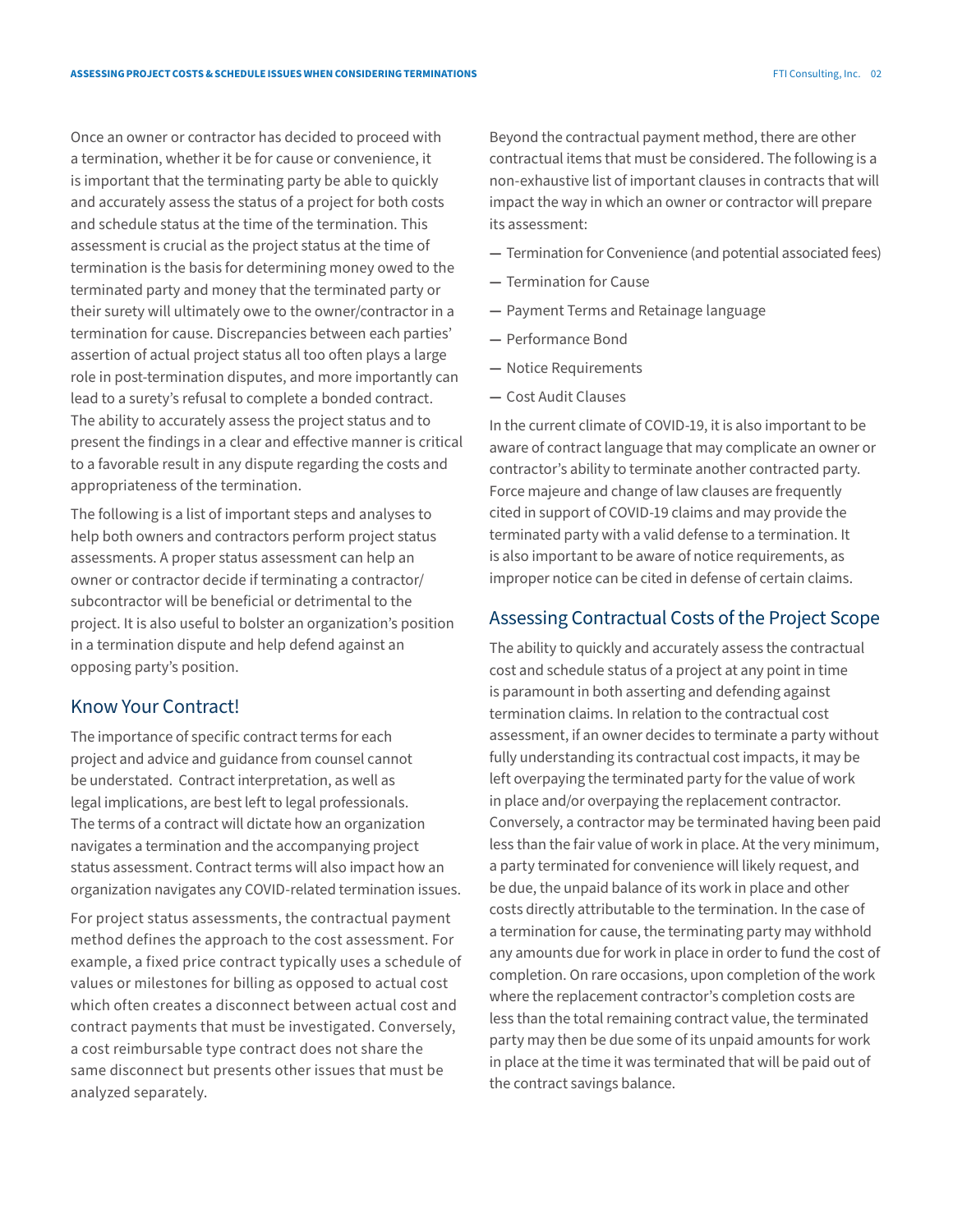The value of work in place is often disputed between parties, which is typically a result of discrepancies between actual cost and the invoiced/approved payment amount. Depending on contract language, the value of the work in place at the date of termination is the current outstanding payment due plus the cost of any work performed since the last payment application. Under a fixed price (or lump sum) contract using percent completes in the monthly payment application schedule of values, a contractor may have invoiced for and claim to be owed payment for 50 percent of the contract price at termination. However, a review of actual costs may indicate the contractor actually incurred significantly less than this percentage for the total cost of the work. If the contractor is terminated for convenience, the owner may pay far more to complete the second half of work. This issue is further complicated when utilizing other fixed price methods such as milestone payments and standard unit pricing, and conversely, is usually less complicated when considering cost reimbursable type contracts.

Fixed price methods (e.g., Percent Complete, Milestones, Unit Pricing, etc.), and cost reimbursable methods (e.g., Cost-Plus Fee, Time and Materials (T&M), etc.) present their own challenges when determining the contractual cost status. The challenges associated with these methods, as well as steps to quickly and accurately assess the contractual cost of the project, are defined below.





#### Fixed Price Methods

In a fixed price contract, contractors and subcontractors bill for work on a percent complete basis using common forms such as the American Institute of Architects' ("AIA") G-702 and G-703 which are considered an approved Schedule of Values ("SOV"). When a contractor is not terminated and completes a project under this type of contract, 100 percent of the contract balance is requisitioned by the contractor via progress payments and paid by the owner.

Under this scenario, what happens when a contractor is terminated at 30 percent, 50 percent or even 90 percent complete? Provided the SOV line item values are fairly accurate, the monthly progress payments should accurately compensate the contractor for the work performed to date. In practice, however, SOVs are not always an accurate representation of actual costs incurred, thus making the calculation of the actual value of the work in place contentious. This can be due to issues such as a "frontloaded" or "imbalanced" SOV, over/under certification of work in place, outstanding extra work issues, or even offsetting back charges/damages. This is a common cause for dispute between parties as owners often believe they have overpaid for work completed and contractors believe they were underpaid. Further, arguments over withheld retainage become a battleground for payment leverage.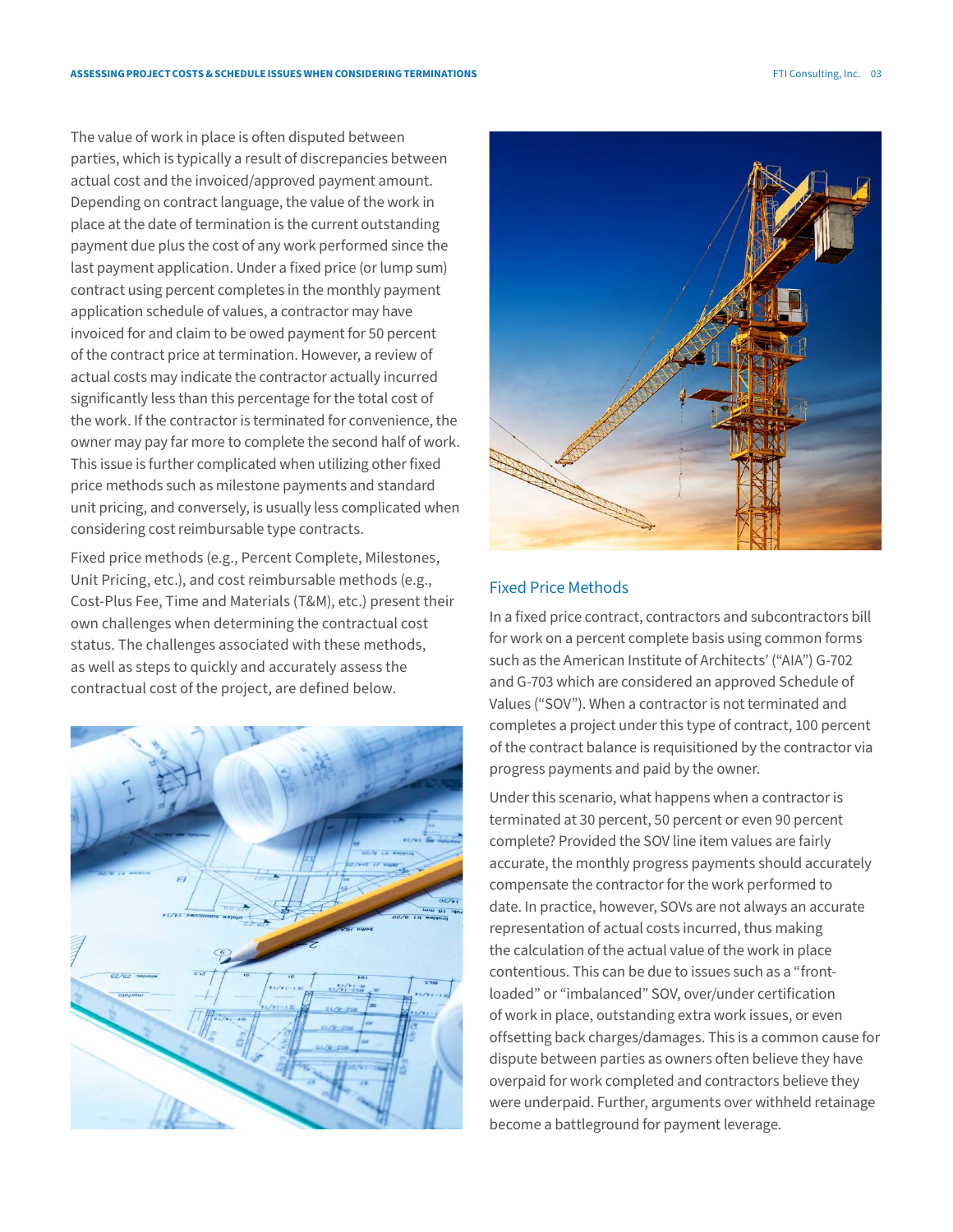

One solution to avoid these disputes is to properly vet the contractor's SOV at the start of the project. In the absence of a properly vetted SOV, owners and contractors will have to independently assess the project status to determine the proper value of work in place and money earned. To do so, parties to a fixed price construction contract should ask the following questions:

#### **Who is the party liable for completion costs and excess completion costs?**

- **—** Under a Termination for Convenience, the terminating party is responsible for the unpaid portion of the value of work in place and any associated termination costs enumerated in the contract. The terminating party is also responsible for any increased costs resulting from the termination; i.e., schedule delay and excess costs charged by the completion contractor or incurred by the terminating party itself to complete the work.
- **—** Under a Termination for Cause, there are several scenarios:
	- **—** The terminating party can withhold payment of all amounts due and the remaining contract balance (including change orders) from the terminated contractor until the contract scope is completed by a surety, replacement contractor or the owner/ contractor itself. If the completion cost is less than the outstanding balance of the original contract (which is unlikely), the savings are used to pay the terminated contractor its unpaid amounts for work in place.
	- **—** If the terminated party is bonded, the surety will be responsible for the completion costs up to the penal sum of the bond. The surety has several options. Oneis to complete the work using the terminated contractor (if allowed) or a replacement contractor. Another option is the surety can pay the terminating party a negotiated amount to complete the contract. Finally, a surety may refuse to complete the project. This will inevitably lead to legal action.

## **Are the Payment Application SOVs an accurate representation of the status of the project?**

- **—** Use physical site walkthroughs to assess progress and document with photographs.
- **—** Identify any non-conforming work in place that may require rework. This will result in adjustments to SOV percentages invoiced and costs needed to complete the work.
- **—** Identify front-loaded SOV items and make necessary adjustments.
- **—** Compare the project schedule to work status reported on payment applications to check for variances.
- **—** Interview key personnel to determine completion percentages for difficult scopes.
- **—** For scopes that are difficult to determine, consider utilizing an independent third party.
- **—** Remember that the last 5-10 percent of work may be the most labor- and cost-intensive.

## **What documentation is needed to accurately determine the financial and schedule status of the project at the time of termination?**

- **—** Request cost support be provided in the form of digital payroll, material, and equipment expenditure records.
- **—** Request original estimate information used to formalize the payment schedule.
- **—** Be sure to understand your contractual rights to audit project costs in the event there is resistance to the provision of these documents.
- **—** Review the most current schedule update to confirm reported percent completes and the status of major construction tasks.
- **—** An accurate assessment of the costs incurred/work completed to date should also consider remaining work to be completed. This analysis will be helpful when reviewing proposals from completion contractors for cost and time.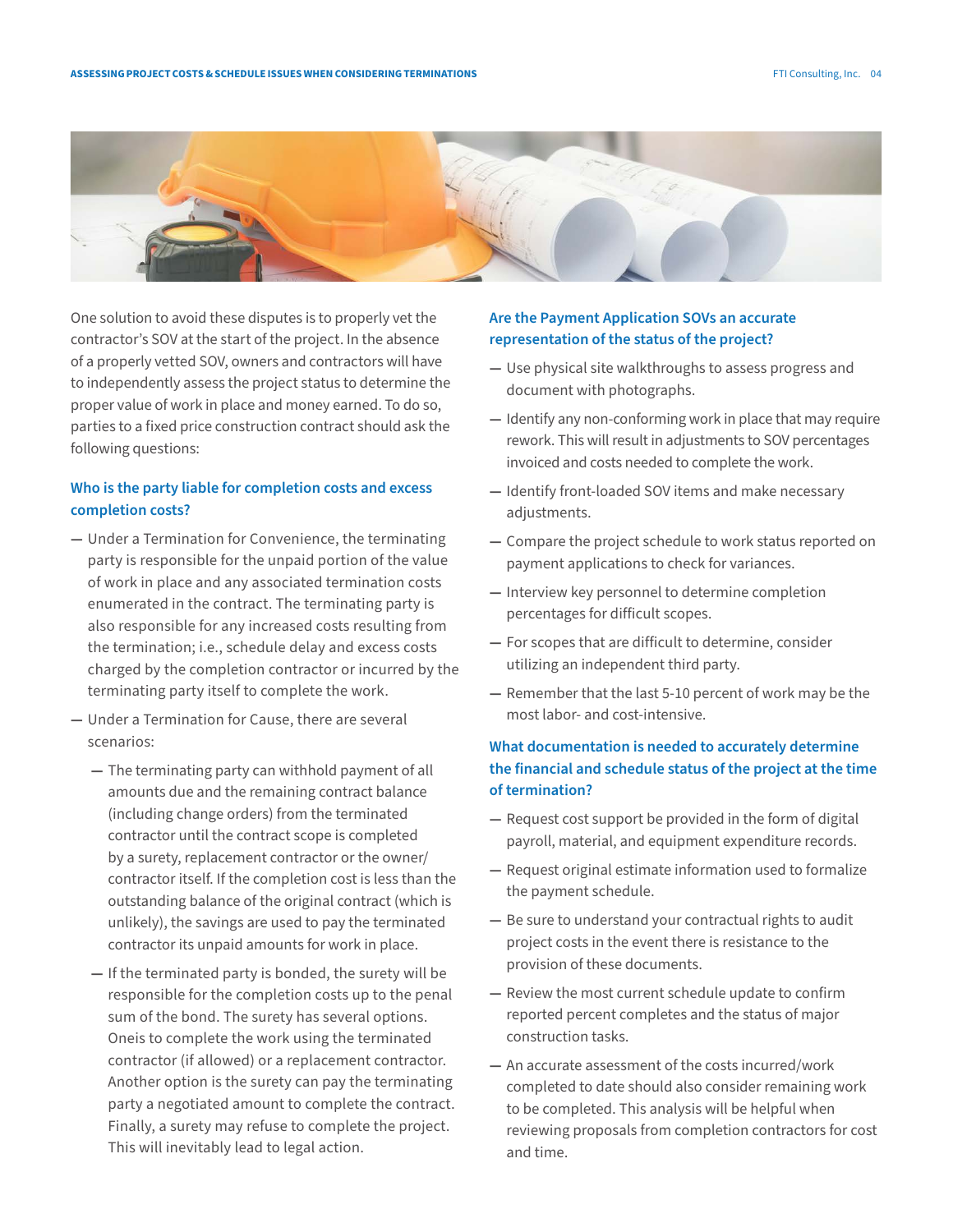In a termination scenario using a fixed price contract, actual cost data must often be requested and analyzed to determine the proper value of work in place. When actual cost data is used to make an assessment, owners and contractors must be aware that actual cost data may be imbedded with costs for unproductive labor, re-work, extra work, and potential double billings. These types of costs must be removed from the data prior to any analysis to achieve the most accurate comparison. This process along with the considerations and steps identified above will help owners and contractors accurately assess the financial status of a fixed price contract.

#### Cost Reimbursable Methods

In a cost reimbursable contract, such as "Cost Plus," Time and Materials ("T&M"), or Guaranteed Maximum Price ("GMP"), the project assessment is similar in some ways to that of a fixed price contract, but is more straightforward. For Cost Reimbursable contracts, proof of actual costs is submitted at the time of the requisition. Additional substantiation of these costs may be required and should be requested as needed. Further, these types of contracts have fairly robust "audit" clauses that should afford an owner access to the contractor's books and records.

For cost reimbursable contracts, detailed estimates may not be available as they aren't always required. This can make the project assessment more difficult.

## Assessing Schedule Delays

In a Termination for Cause, the schedule is a major basis for identifying and proving cause for termination. A schedule analysis depicting repeated delays and non-performance issues will provide support and justification for contractor termination. A schedule analysis can also support the terminated party by failing to show liability for schedule delays or impacts related to claimed non-performance issues. The analysis should also be used internally to understand the positive or negative impact a termination may have on the schedule.

To properly assess the project schedule, owners and contractors should take the following steps:

## **Identify potential causes** of an impact and the responsible party

- 
- **—** Non-performance issues
- **—** Supplier delays for materials, equipment, or components
- **—** Force majeure events

**—** Will a replacement contractor be immediately available?

**—** Gather information about what schedule changes may

**—** Will the termination affect supplier deliveries?

occur as a result of the termination.

- **—** Will the termination negatively affect the project schedule in a way that the termination may not make commercial sense? ("Devil you know vs. the Devil you don't know")
- **—** Will the termination of a subcontractor affect the completion of prime contractor work?

**Synthesize findings** into a graphical analysis to highlight delays

- **—** Graphical representations, such as Gantt charts, are extremely effective in depicting the critical delays.
- **—** A picture/graphic is worth a thousand words.

**—** Extra work and/or unforeseen conditions

#### **Verify the accuracy** of the current project schedule

- **—** Perform site inspections
- **—** Utilize daily, weekly, and/or monthly reports to compare to the actual progress in the schedule
- **—** Utilize photos, emails, and other contemporaneous correspondence

**Identify the baseline** critical path of the project or specific scope in question

**—** Identifying the critical path can eliminate many alleged delays and can highlight the true schedule impact and concurrent delays.

**Analyze shifts** from the baseline critical path to the as-built critical path in the appropriate time period

- **—** Utilize an analysis method that makes sense for the available documents and time frame – this can include a simple "as-planned vs as-built" or a more extensive "windows" analysis.
- **—** The total delay may not be due to a single event multiple impacts and mitigation efforts may ultimately make up the total delay.

**Address and account** for any impacts that may result from a potential termination